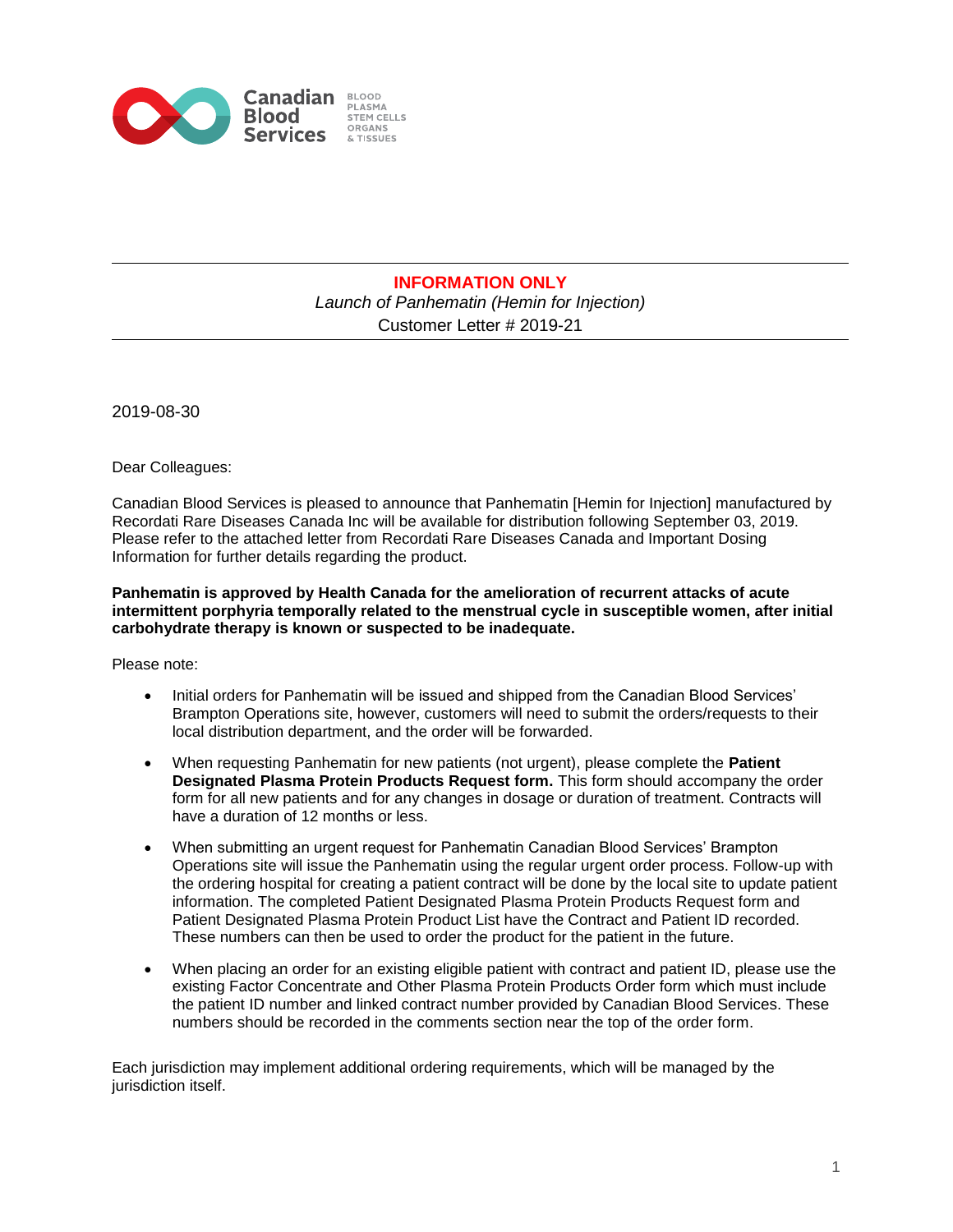## **Key product highlights:**

- Vial size: Lyophilized 268 mg/vial
- Diluent 48 mL sterile water for injection, USP not included. Must be provided by the hospital.
- Storage Temperature: +20°C to +25°C

Additionally, the attached hospital product fact sheet may be used as a tool for customers.

Due to the storage temperature of Panhematin (+20°C to +25°C), the CBS Vacuum Insulated Panel shipping container with Six Series 22 (22°C) plates (Combination of Four 11" X 6.5" and Two 6.5" X 6.5" size plates) will be used to ship this product to hospital customers. A "Panhematin Packing Supply" (see bottle in picture below) will be included in the shipping container for all shipments, which will need to be returned to Canadian Blood Services with the shipping containers for reuse. See packing configuration attached.

Revisions have been made to the following forms and information found at [www.blood.ca](http://www.blood.ca/) in the "Hospital" section

- Factor Concentrates and Other Plasma Protein Products Order Form
- Plasma Protein Products Customer Table of Information
- Manufacturer Contact List

We recommend that you share a copy of this customer letter with physicians and healthcare providers at your hospital who should be made aware of this information.

This customer letter can also be viewed at [www.blood.ca](http://www.blood.ca/) in the "Hospitals Services" section. If you have questions about this letter, or if you require it in an accessible format, please contact your local hospital liaison specialist.

Sincerely,

Isra Levy, MB BCh, MSc, FRCPC Vice President, Medical Affairs and Innovation